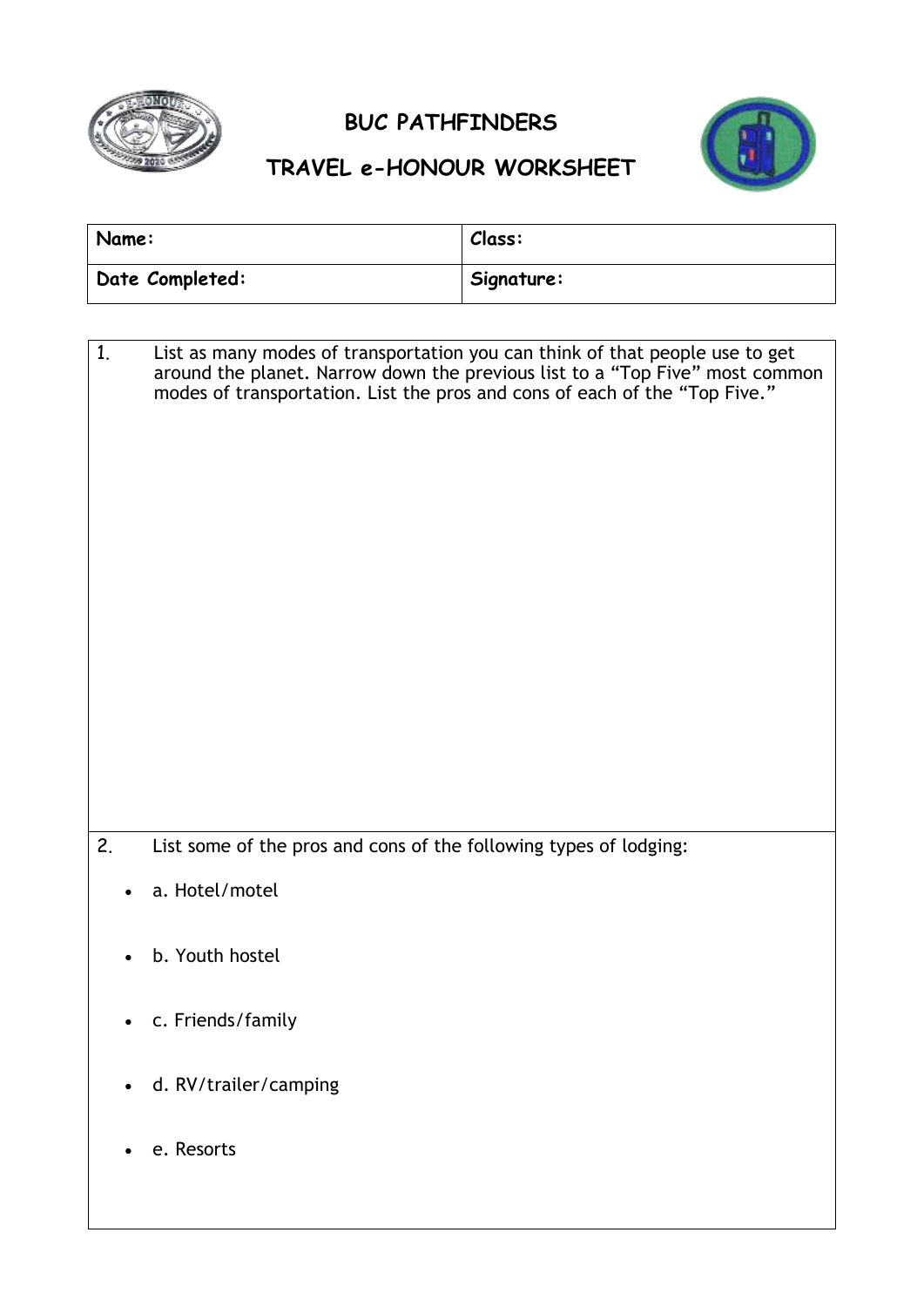| 3.               | List the different types of travel documentation that are required for your<br>Country and explain their purpose.                                                                                                                      |
|------------------|----------------------------------------------------------------------------------------------------------------------------------------------------------------------------------------------------------------------------------------|
| 4.               | Watch a travelogue programme for somewhere you want to travel to. Write<br>about what you watched and include at least 3 things that interested you.                                                                                   |
| $\overline{5}$ . | Discuss in a group setting (if you are not able to meet with others in your group<br>please discuss with your family) what kind of attitude travellers should have when<br>travelling abroad. Write a summary of your discussion here. |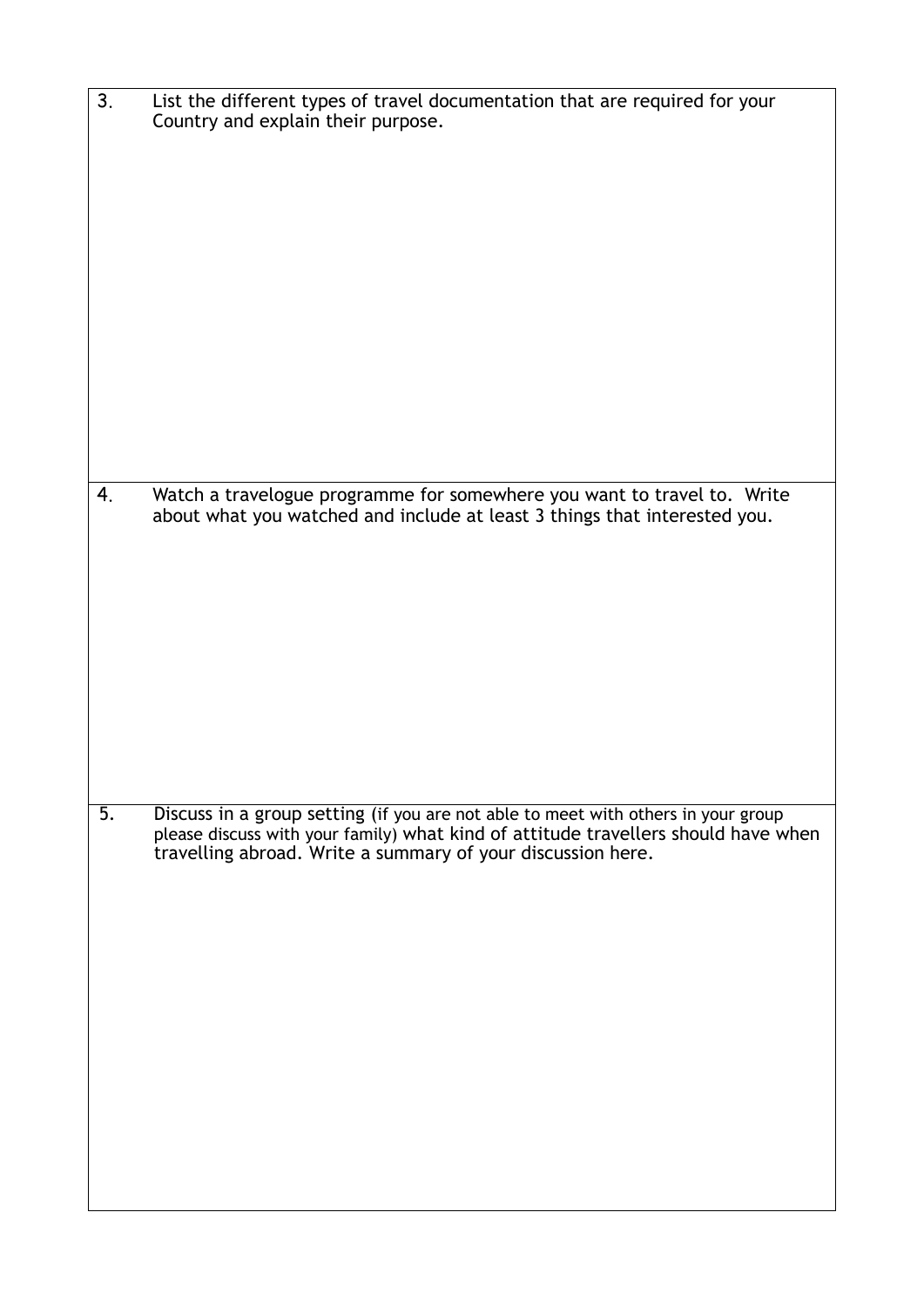6. Create your own 7 day "family trip". Research where to go. Calculate how long it will take to travel. Research accommodation. Remember to include: (a) 1 historic place to visit (b) 2 natural sites to visit (c) 1 recreational site to visit.